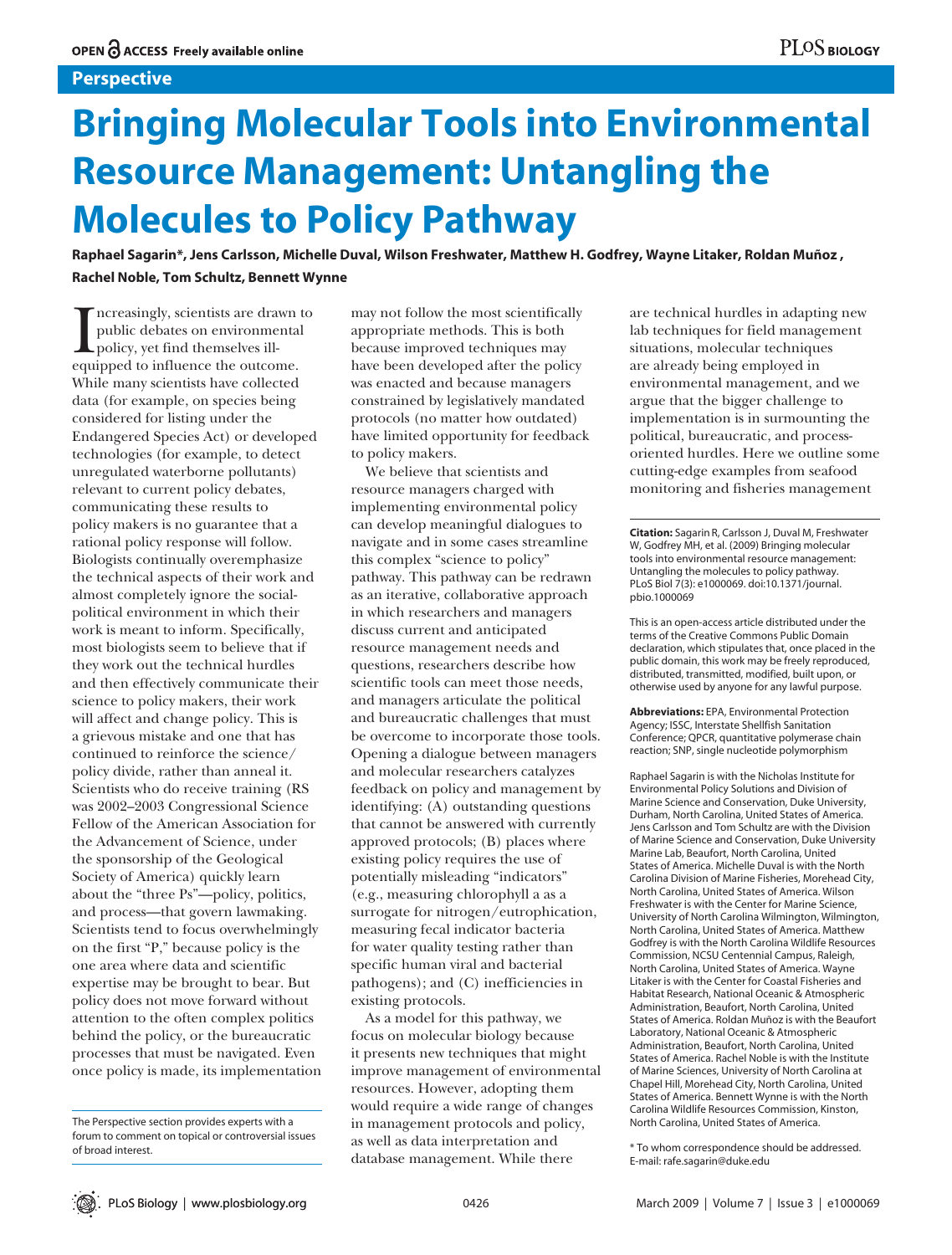to show the promise of molecular approaches to management, and then discuss water quality monitoring as an example where promising new molecular techniques are running into institutional barriers on their way to implementation. We conclude with an illustrative example of a "Molecules to Policy" dialogue we created in the southeastern United States that provides general lessons for navigating this complex pathway.

## **Applying Molecular Techniques to Resource Management**

Certainly, for management agencies with tight budgets the cost and complexity of molecular techniques is a primary concern. Nonetheless, the cost of molecular techniques is rapidly decreasing [1], and protocols are increasingly being packaged into readymade, user-friendly kits. Alternately, agencies can outsource molecular tests on a fee-for-service basis or develop partnerships with researchers through the type of collaborative working groups described below. Clearly, molecular approaches must be tested under real world circumstances and should be compared with already approved methods using side by side testing of "traditional" versus new molecular methods. Indeed, combining molecular approaches with traditional approaches is a vital step, as the redundant measures can help cross-check the accuracy of results, reveal the relative merits of each approach, and highlight synergies where combined approaches provide considerably more information than either approach alone. The following examples illustrate successful recent deployments of molecular techniques in management situations.

**Molecular techniques for evaluating protocols.** Numerous factors, ranging from overfishing to pollution and disease, have resulted in the collapse of the eastern oyster (*Crassostrea virginica*) fishery in Chesapeake Bay. Restoration strategies have included limits on commercial and recreational harvest, reef restoration, oyster translocation, and supplementation of existing wild populations through deployment of hatchery-reared oysters. It has been hypothesized that crossing hatchery strains selected for disease resistance and growth might retain their selected advantages while avoiding the effects of inbreeding common in domesticated stocks, making these cross-breeds particularly useful in restoration efforts. Cordes et al. [2] utilized data from molecular markers called microsatellites to discriminate among all hatchery lines deployed in the field, and determined that counter to the goals of the restoration policy, the hatcheries did not effectively produce hybrids prior to release. This study highlights the importance of genetic tools for retrospectively monitoring restoration efforts, and suggests that they could also be used prior to deployment of oyster seedlings to ensure quality control and avoid wasting resources.

**Molecular techniques in real time management.** Differentiation of stocks is essential to fisheries management especially in species with strong geographic affinity to particular spawning streams such as Pacific salmon—to ensure the maintenance of genetic diversity and preservation of robust spawning stocks spread across the geographic range. West Coast fisheries managers initially explored several different genetic markers and techniques to identify stocks, but due to technical difficulties, lack of resolution (i.e., where genetic variability is small, it is difficult to detect genetic differences), or low throughput (i.e., labor-intensive work that limits the number of individuals that can be processed), discarded most markers (e.g., restriction fragment length polymorphism, amplification fragment length polymorphism, allozymes, and DNA sequencing). Microsatellites meet the high-throughput (multiple microsatellites can be handled simultaneously) and resolution (large amount of genetic variability) criteria, yet comparing data from different laboratories is problematic because the inferred length variation (measured in base pairs) could differ significantly depending on the equipment used [3]. While it is possible to standardize microsatellite typing among labs (as federal agencies have done for crime forensics), it is an expensive and laborious process that is poorly adapted to implementation and advances of new technology. Thus, West Coast fisheries managers settled on single nucleotide polymorphism (SNP) markers, which have made great improvements in accuracy and throughput recently [3] at reduced

expense. Alaska Department of Fish and Game managers in the Bristol Bay can now use SNP data from 2,000 fish taken in a test fishery, compare them to a baseline of 10,000 fish, and assign them to a source population, allowing managers to estimate stock compositions and set stock-specific fishing targets within 24 hours [4]. Without this up-to-date information, particular stocks, which are superficially identical and may mix in open water, could be disproportionately overexploited, leading to the collapse of geographically isolated spawning streams. Genetic stock identification also allows for proactive management in which stocks that are known to have declining spawning populations can be protected from overfishing.

# **Challenges Illustrated by Water Quality Testing**

Despite real world successes, challenges incorporating molecular techniques into management remain. Though some hurdles are purely technical, it is the "process" challenges—related to how new techniques are approved, incorporated into the required/ recommended protocols by different agencies, and implemented on the ground—that may prove to be most difficult. Many of these challenges are illustrated in the cases of water quality testing for edible seafood and recreation, where new technologies could vastly improve accuracy, precision, and timeliness of management.

New rapid quantitative polymerase chain reaction (QPCR) assays can rapidly quantify fecal indicator bacteria in recreational waters [5] and quantify the likely health risks to swimmers because the results have been shown to be directly related to human health outcomes [5–7]. These tests, which have been favorably compared to existing US Environmental Protection Agency (EPA)–approved methods such as membrane filtration and substrate kits [8], yield results in less than two hours, compared to 18–96 hours for culture-based tests. For a typical water quality laboratory, the new techniques require an initial purchase of QPCR equipment, but the individual rapid QPCR water quality tests can be conducted at a cost that is the same or only slightly greater than that for currently utilized tests. Sample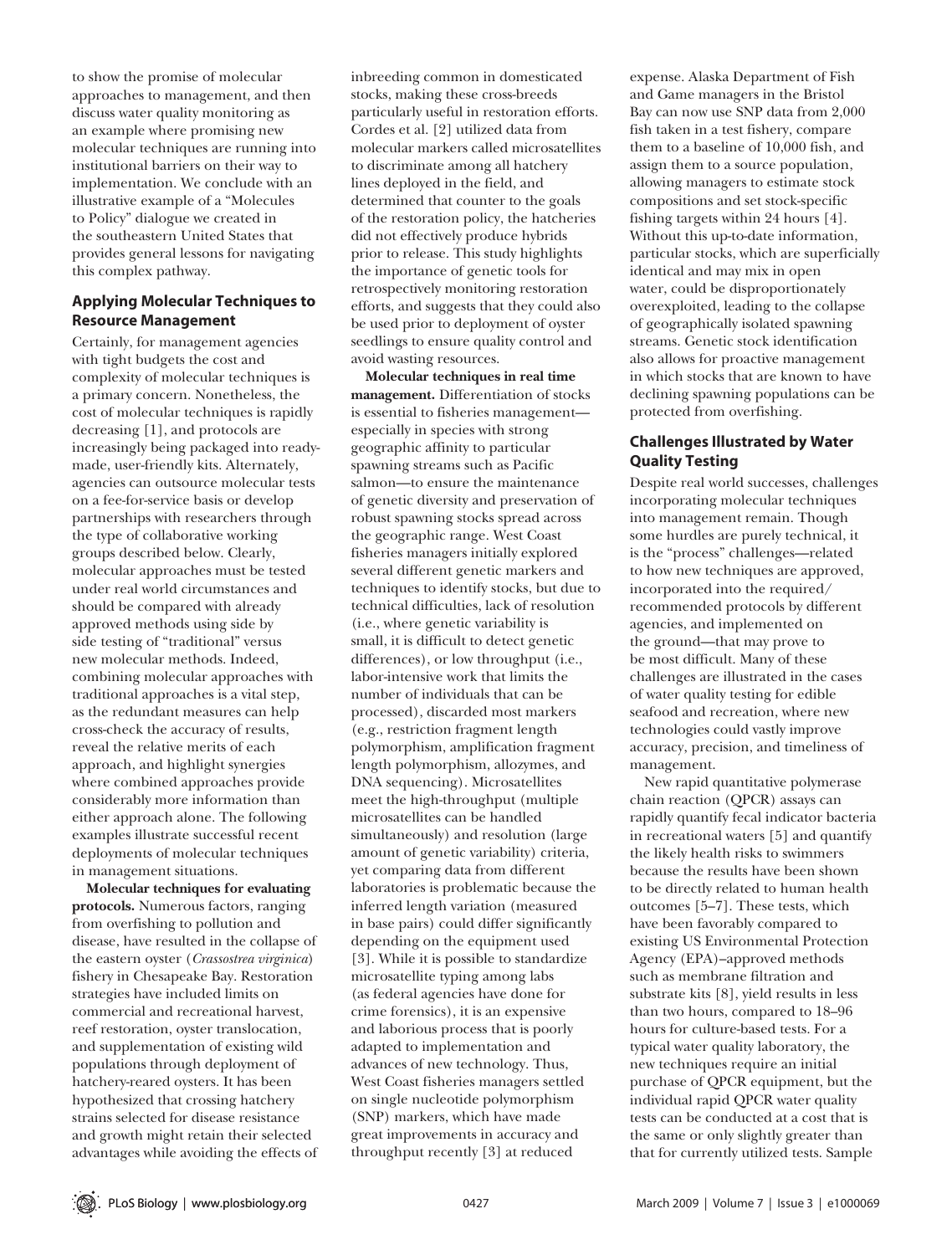processing can occur at roughly the same overall throughput as existing water quality assays. For example, a typical QPCR machine can process 96 samples simultaneously, and a technician can process roughly 24 samples at a given time; these numbers are similar to or exceed the processing possible by currently used culture-based tests. Several hurdles would need to be overcome before molecular tests could be widely implemented, including research to assess the persistence of DNA (the measured QPCR endpoint) as compared to metabolically active bacterial cells (the measured endpoint of membrane filtration and defined substrate technology approaches). It is also necessary to determine how to integrate data from the currently used culture-based tests and new rapid molecular methods in longterm monitoring efforts such as total maximum daily load (the total amount of a pollutant allowable in a given water body) development and implementation. Finally, managers and technicians used to culture-based methods also need to be trained in the theory behind molecular methods, giving them the ability to perform the tests reproducibly and with confidence in the results.

Longstanding divergence in agency mandates—in some cases, arising from different economic and risk-analysis considerations—as well as historical precedent within the regulatory agency can complicate efforts to adopt molecular approaches. An agency that routinely deals with high levels of uncertainty but does not directly concern itself with human health or public health risk (as in fisheries stock assessment) is likely to be much more amenable to quickly incorporating new molecular techniques than agencies that deal with water quality (recreational or seafood), which themselves will diverge based on the potential consequences for human health. For example, recreational water quality managers in Southern California, where beach use represents a US\$3.5 billion industry [9], generally prefer an approach that is rapid but minimizes type I error (posting an advisory when no danger exists), whereas a North Carolina shellfish water quality manager generally will want to minimize type II errors (failure to post when a real risk is

present) because the potentially lethal health consequences of shellfish poisoning presumably outweigh the cost to the US\$32 million shellfish industry [10].

In North Carolina, recreational water quality managers work out of the same state water quality agency as the shellfish water quality managers (Department of Environmental and Natural Resources), yet each entity answers to a different agency (EPA or Interstate Shellfish Sanitation Conference [ISSC]), with vastly different procedures for approving new protocols. The ISSC approval process requires specific procedures for different tasks, whereas the EPA recommends a protocol based on a range of available "EPA-approved" methods, allowing recreational water quality managers to pick and choose which methods fit in best with their needs, resources, and personnel capabilities. Getting new methods approved by the EPA and ISSC, then, requires different pathways for methodological validation and acceptance.

To introduce new methods for monitoring shellfish water quality, managers must endure a painstaking process that typically can take several years to complete. Protocols for managing water quality for shellfish in the US are rooted in the National Shellfish Sanitation Program, first developed in 1925 in response to typhoid fever outbreaks associated with contaminated shellfish. These testing protocols are tightly controlled by the ISSC, standardized for all coastal states, and must be conducted in certified facilities. In most places in the world, managers base decisions about shellfish safety on assays of *Escherichia coli* densities, which could be straightforward to test using QPCR methods. Shellfish managers outside the US are considering replacing slower culture-based methods with rapid QPCR and other molecular methods. In the US, however, the standard protocol is based on assays of the more general group of fecal coliforms (of which 90%–95% are *E. coli*), which currently cannot be easily or accurately replicated via QPCR because primer-probe design would be compromised, given the large number of potential species to quantify within this taxonomically diverse

group of bacteria. Thus, changing to rapid molecular techniques for shellfish health monitoring in the US would require both a shift to an *E. coli* standard and lengthy approval of a new molecular method.

Typically, local management agencies cannot fund the protocol adoption process, whereas academic researchers who have developed a new technique get little benefit from pushing it through the process. On the other side, the potential commercial market for new water quality testing protocols (on the order of US\$100 million for shellfish [11] and US\$15 million for recreational waters [12] annually in the United States) pales in comparison to other well-known incubations of lab-based technologies into commercial products, such as home pregnancy tests (US\$229 million annually [13]), glucose test strips (US\$2.5 billion [14]), and prescription drugs (US\$200 billion [15]). So large, clinically based biotechnology corporations are not likely to take the risk in shepherding a long approval process because there is little commercial upside. Without this support, federal regulatory agencies need to step in to support adoption of molecular methods that can be used by resource management agencies.

Finally, as with all science to policy pathways, politics plays a role in adopting new water quality protocols. The Beach Protection Act of 2007 introduced by Representative Pallone from New Jersey—a state that has experienced increasing numbers of beach closures from 2005–2007—was written to clarify existing policy mandates to the EPA, which was working to advance rapid water quality testing methods. The bill adds the term "rapid" (defined as providing results within two hours) to the description of approved testing methods, and requires that results be posted "within 24 hours" rather than "promptly," as currently required. The bill would also double the beach water quality testing budget from US\$30 to US\$60 million. Although the bill passed the US House of Representatives without significant opposition, in the Senate it was combined into an omnibus bill that did not pass. Such packaging of unrelated bills is routine, and illustrates how "politics" and "process" can kill policies based on sound science.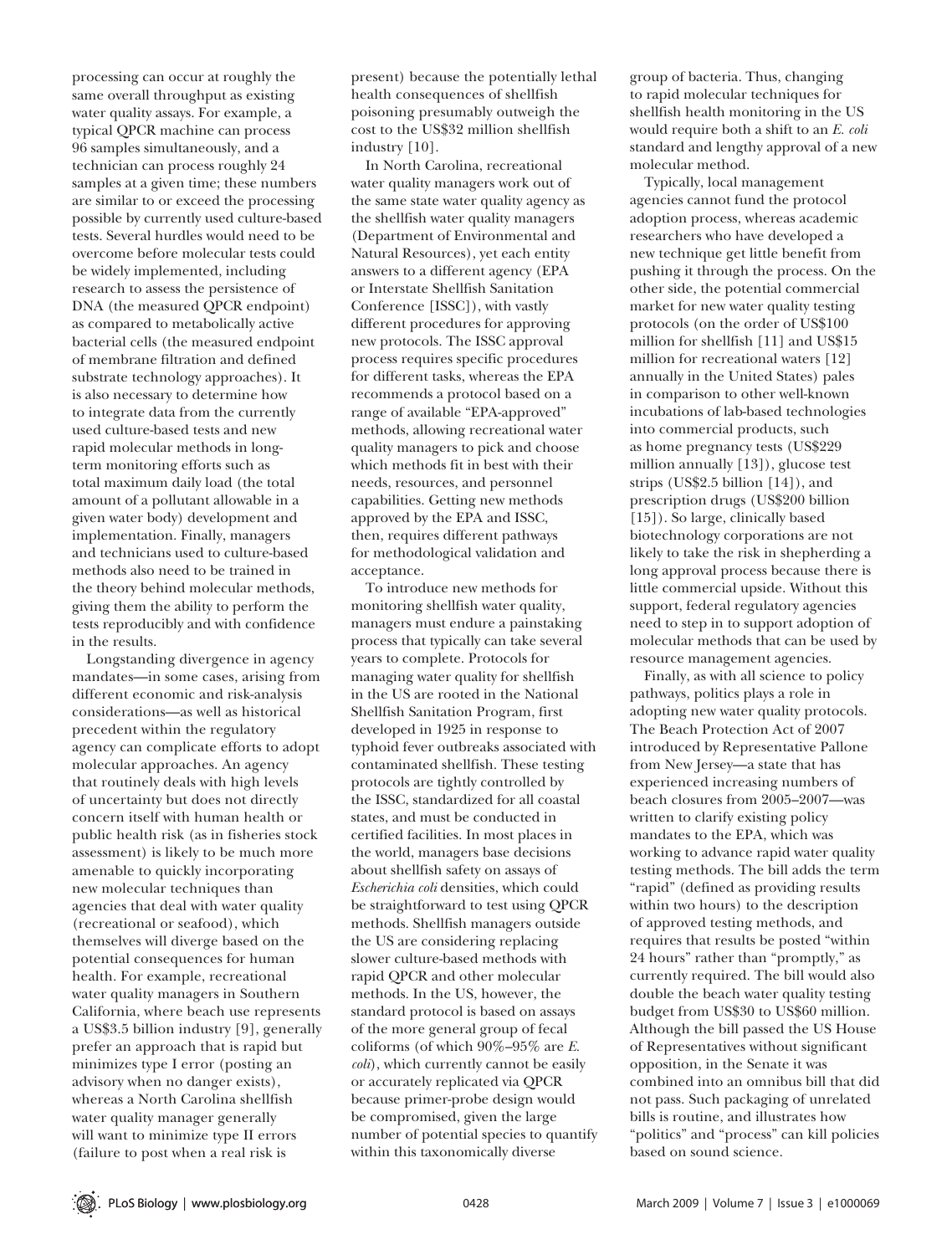|                                                             |                                                                                                                                                                                               | Table 1. Selected Examples of Resource Management Questions That Can Be Addressed with Molecular Tools                                                                                     |                                                                                                                                                                                                              |
|-------------------------------------------------------------|-----------------------------------------------------------------------------------------------------------------------------------------------------------------------------------------------|--------------------------------------------------------------------------------------------------------------------------------------------------------------------------------------------|--------------------------------------------------------------------------------------------------------------------------------------------------------------------------------------------------------------|
| Agency-Jurisdiction                                         | <b>Management Questions</b>                                                                                                                                                                   | <b>Molecular Solutions</b>                                                                                                                                                                 | Key Issues                                                                                                                                                                                                   |
| <b>Federal fisheries</b>                                    | Are no-take reserves effectively seeding<br>non-reserve sites?<br>What are the sources of invasive lionfish<br>in the southeastern US?                                                        | Genetic tagging/assignment tests to<br>attribute location of origin of organisms<br>outside reserves<br>Assignment test to determine original<br>source; coalescence analysis to determine | Genetic differences must exist to<br>differentiate populations; adequate<br>sampling effort<br>Need information from potential source<br>populations                                                         |
| State and federal fisheries                                 | What is the spatial extent of a fish stock?                                                                                                                                                   | size of founding population<br>Population genetics using molecular<br>markers                                                                                                              | Genetic differences must exist to<br>differentiate populations; adequate                                                                                                                                     |
|                                                             | What are dispersal and migration<br>patterns of fish?                                                                                                                                         | Assignment testing/mixed stock analysis                                                                                                                                                    | sampling effort<br>Genetic differences must exist to<br>differentiate populations; adequate<br>sampling effort                                                                                               |
|                                                             | What are the trophic dynamics of<br>managed stocks?                                                                                                                                           | Genetic barcoding/species ID of gut<br>content                                                                                                                                             | Potential biases in gut content/sampling                                                                                                                                                                     |
|                                                             | How is the stock doing?                                                                                                                                                                       | Relating effective population size to<br>census population size, genetic variability,<br>and inbreeding levels                                                                             | Good historical records, but losing records<br>from closed fisheries; relationship of<br>effective and census population size<br>depends on theoretical assumptions                                          |
|                                                             | Can we estimate the health of<br>individuals within the stock?                                                                                                                                | Molecular biochemical responses                                                                                                                                                            | Appropriate markers must be calibrated<br>in controlled laboratory setting and<br>environmental variability must be<br>understood in the field                                                               |
|                                                             | How can we differentiate native and<br>invasive algae with similar morphology?                                                                                                                | Barcoding                                                                                                                                                                                  | Multiple gene sequences may be required<br>for algal species; need baseline data sets                                                                                                                        |
| State and regional shellfish agencies                       | Are cultured shellfish mixing with wild<br>stocks?                                                                                                                                            | Assignment tests/hybrid identification                                                                                                                                                     | Must establish a baseline of genetic<br>diversity                                                                                                                                                            |
|                                                             | Can cultured shellfish develop disease<br>resistance?<br>How can we accurately determine types                                                                                                | Quantitative genetics<br><b>QPCR/FISH</b>                                                                                                                                                  | Must understand patterns of heritability<br>and the pedigrees of sampled species<br>Probe development/specificity                                                                                            |
|                                                             | and rates of shellfish infection?<br>Can we certify healthy cultured shellfish? FISH to identify stocks with desired                                                                          | characters                                                                                                                                                                                 | Genetic differences must exist to<br>differentiate populations; adequate                                                                                                                                     |
|                                                             |                                                                                                                                                                                               |                                                                                                                                                                                            | sampling effort                                                                                                                                                                                              |
| State wildlife-anadromous fish                              | How accurately (to river system, stream,<br>reach) can we determine source fidelity<br>of anadromous fish?                                                                                    | Population genetics/assignment tests<br>to identify source populations                                                                                                                     | Genetic differences must exist to<br>differentiate populations; adequate<br>sampling effort                                                                                                                  |
| State wildlife-sea turtle strandings and<br>nesting beaches | How can we non-lethally determine sex<br>in hatchlings?                                                                                                                                       | Detect proteins, enzymes, etc. that are<br>only expressed in females or males                                                                                                              | Develop appropriate markers                                                                                                                                                                                  |
|                                                             | How is the stock doing?                                                                                                                                                                       | Genetic variability/effective population<br>size                                                                                                                                           | Sampling effort; relationship of effective<br>and actual population size depends on<br>theoretical assumptions                                                                                               |
|                                                             | Can we determine cause of death from<br>stranded turtles?                                                                                                                                     | QPCR for pathogens                                                                                                                                                                         | Only works on known diseases                                                                                                                                                                                 |
| State water quality-shellfish                               | How can we get quicker, more accurate<br>results?<br>How can we quickly identify dangerous<br>Vibrio outbreaks?                                                                               | QPCR/robotics for high throughput and<br>consistency<br><b>QPCR</b>                                                                                                                        | Long legal process for introducing new<br>protocols<br>Need to develop sensitive protocols for<br>virulent strains                                                                                           |
|                                                             | How can we ensure interstate and<br>international shellfish imports are not<br>contaminated?                                                                                                  | <b>QPCR</b>                                                                                                                                                                                | Has ability to be applied to wide range<br>of contaminants; only works on known<br>contaminants                                                                                                              |
|                                                             | Identification of unknown new<br>pathogens                                                                                                                                                    | Sequencing for probe design and to<br>identify pathogen                                                                                                                                    | Linkage to disease difficult to make                                                                                                                                                                         |
| State water quality-recreational                            | How can we improve rapidity and<br>accuracy of testing?<br>Can we develop water quality measures<br>that more directly reflect human health<br>outcomes?<br>Identification of viral pathogens | QPCR/molecular tagging and fluorometric Need to make user-friendly and cost<br>assays<br>QPCR to identify sources of fecal<br>contamination (human versus other<br>animal sources)<br>QPCR | effective<br>Need to design and utilize probes that<br>are widely geographically applicable and<br>found in sufficient quantities<br>Methods available, but need to be<br>streamlined and made user-friendly |

FISH, fluorescent in situ hybridization.

doi:10.1371/journal.pbio.1000069.t001